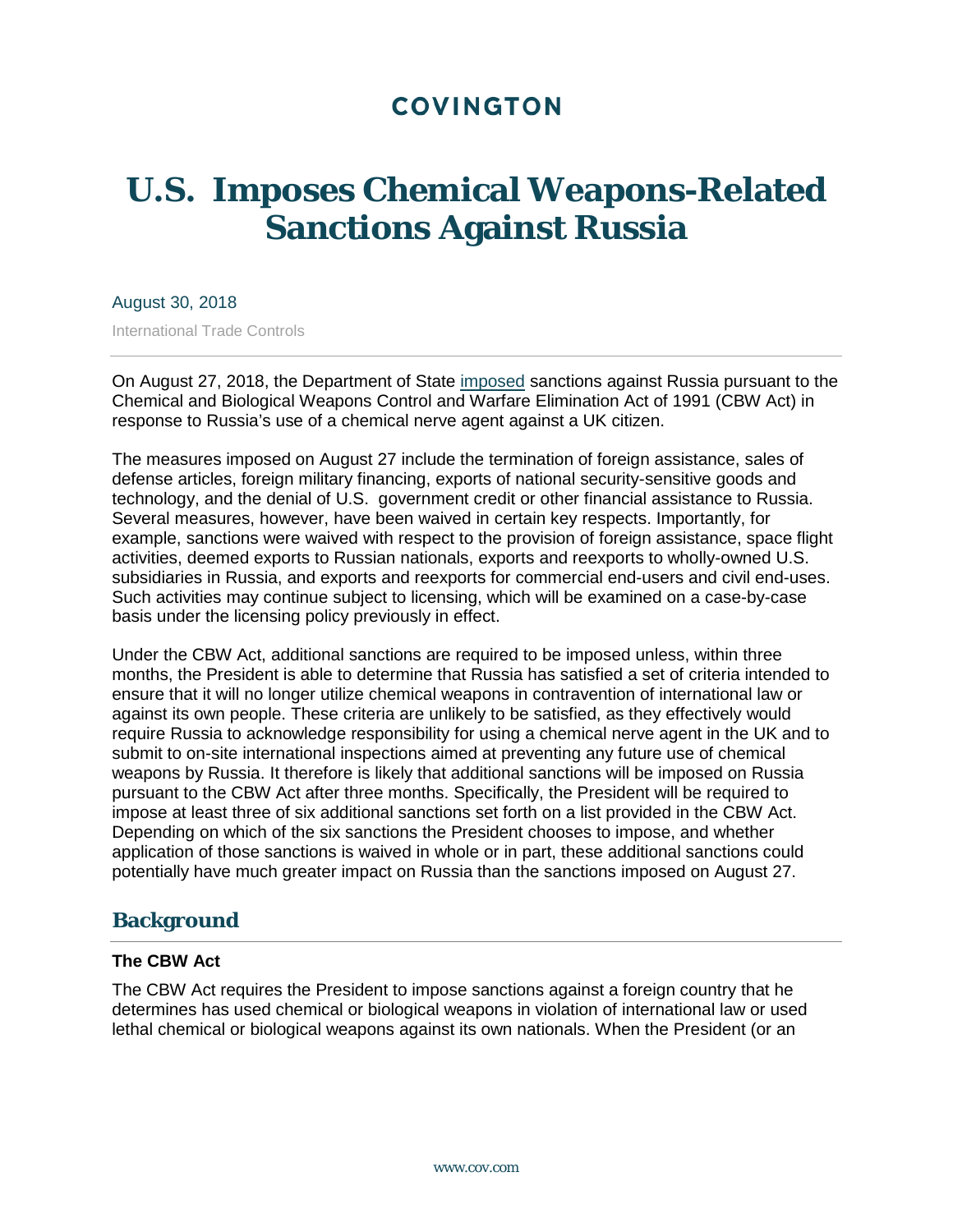$\overline{a}$ 

official to whom he has delegated this authority) makes such a determination,<sup>[1](#page-1-0)</sup> he is required to impose the following five sanctions:

- 1. Termination of foreign assistance, except for urgent humanitarian assistance and food or other agricultural products;
- 2. Termination of sales of defense articles;
- 3. Termination of foreign military financing;
- 4. Denial of U.S. government credit or other financial assistance; and
- 5. Termination of exports of national security-sensitive goods and technology.

The CBW Act also requires the President to impose additional sanctions unless, within three months of making the above determination, the President determines that (i) the foreign government is no longer using chemical or biological weapons in violation of international law or using lethal chemical or biological weapons against its own nationals; (ii) the foreign government has provided reliable assurances that it will not in the future engage in any such activities; and (iii) the foreign government is willing to allow on-site inspections by the United Nations or other international observers.

In the event that the President is unable to make such a determination, he must impose at least three from a menu of six sanctions measures. The six potential measures are:

- 1. Opposition by the United States to the extension of any loan or financial or technical assistance to the sanctioned country by international financial institutions;
- 2. Prohibition on any U.S. bank making any loan or providing any credit to the government of that country, except for loans or credits for the purpose of purchasing food or other agricultural commodities or products;
- 3. Prohibition on the export of all other goods and technology (excluding food, other agricultural commodities and products, and medicine and medical supplies);
- 4. Restrictions on the importation into the United States of articles (which may include petroleum or any petroleum product) that are the growth, product, or manufacture of the sanctioned country;
- 5. Downgrading or suspension of diplomatic relations between the United States and the government of the sanctioned country; and
- 6. Certain presidential actions with respect to aviation involving the sanctioned country.

Under Section 307(d) of the CBW Act (22 U.S.C. § 5605(d)), the President may waive the application of any sanction, except for the downgrading or suspension of diplomatic relations, if

<span id="page-1-0"></span><sup>1</sup> Presidential authorities under the CBW Act were delegated to the Secretary of State by Executive Order 12851 (June 11, 1993).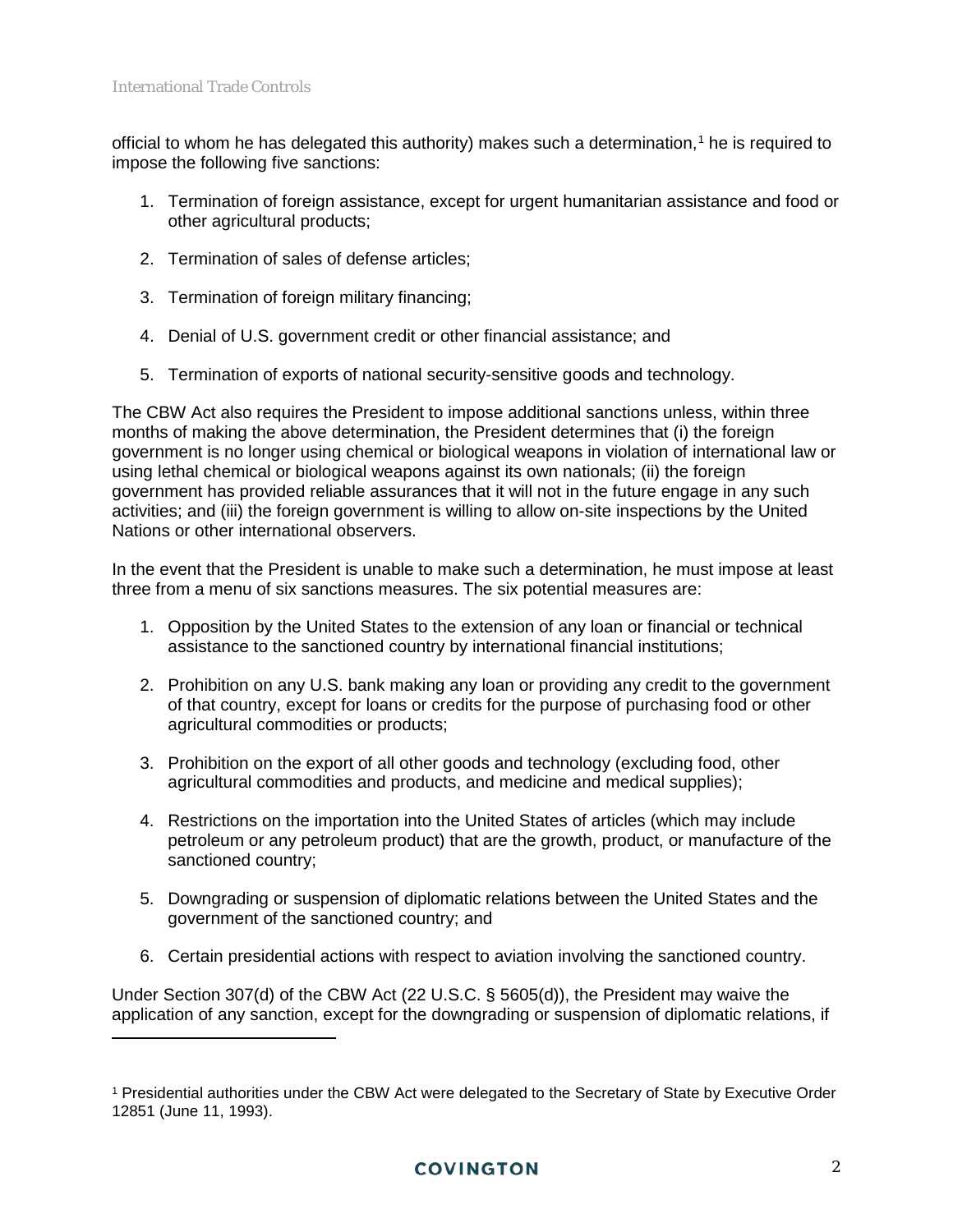he determines and certifies to Congress that such a waiver is essential to the national security interests of the United States, and notifies Congress of his determination and certification 15 days before the waiver takes effect.

The President shall remove any sanctions if, at the end of a 12-month period beginning on the date of the initial imposition of sanctions, he determines and certifies to Congress that (i) the foreign government has provided reliable assurances that it will not use chemical or biological weapons in violation of international law and will not use lethal chemical and biological weapons against its own nationals; (ii) the foreign government is not making preparations to use such weapons in those ways; (iii) the foreign government is willing to allow on-site inspections by the United Nations or other international observers; and (iv) the foreign government is making restitution to those affected by any use of chemical or biological weapons in violation of international law or by any use of lethal chemical or biological weapons against its own nationals.

The State Department has imposed sanctions under the CBW Act on only two prior occasions: against Syria in 2013 and North Korea in 2018. With respect to Syria, both initial sanctions and additional sanctions were imposed, subject to certain waivers. With respect to North Korea, only an initial round of sanctions has been imposed, consisting of the five mandatory sanctions measures noted above. Though more than three months have passed since the initial sanctions were imposed on March 5, 2018, the Trump Administration has not made the supplemental determination that additional sanctions need not be imposed, nor has the United States imposed the mandatory additional sanctions.

## **CBW Act Sanctions Against Russia**

On August 8, the State Department [announced](https://www.state.gov/r/pa/prs/ps/2018/08/285043.htm) its determination that Russia had used chemical or biological weapons in violation of international law or used lethal chemical or biological weapons against its own nationals. The determination was based on the Administration's conclusion that Russia was responsible for the use of a "Novichok" nerve agent in an assassination attempt against UK citizen Sergei Skripal and his daughter Yulia Skripal in March 2018.

Consistent with the statutory obligation, on August 27 the State Department imposed the five mandatory sanctions described above. Importantly, however, in determining and certifying that such sanctions were warranted under the CBW Act, the State Department also determined that it is essential to the national security interests of the United States to partially waive the application of sanctions in several key areas. Specifically, the sanctions imposed on August 27 were partially waived with respect to foreign assistance, the licensing of defense articles and services, and the licensing of national security-sensitive goods and technology.

#### **Foreign Assistance**

When the required statutory determination regarding the use of chemical weapons has been made, the CBW Act mandates the termination of assistance, except for urgent humanitarian assistance and food or other agricultural commodities or products.

With respect to Russia, however, the State Department determined and certified to Congress that the waiver of this restriction is essential to the national security interests of the United States. This sanctions measure, therefore, has been waived completely.

#### **COVINGTON**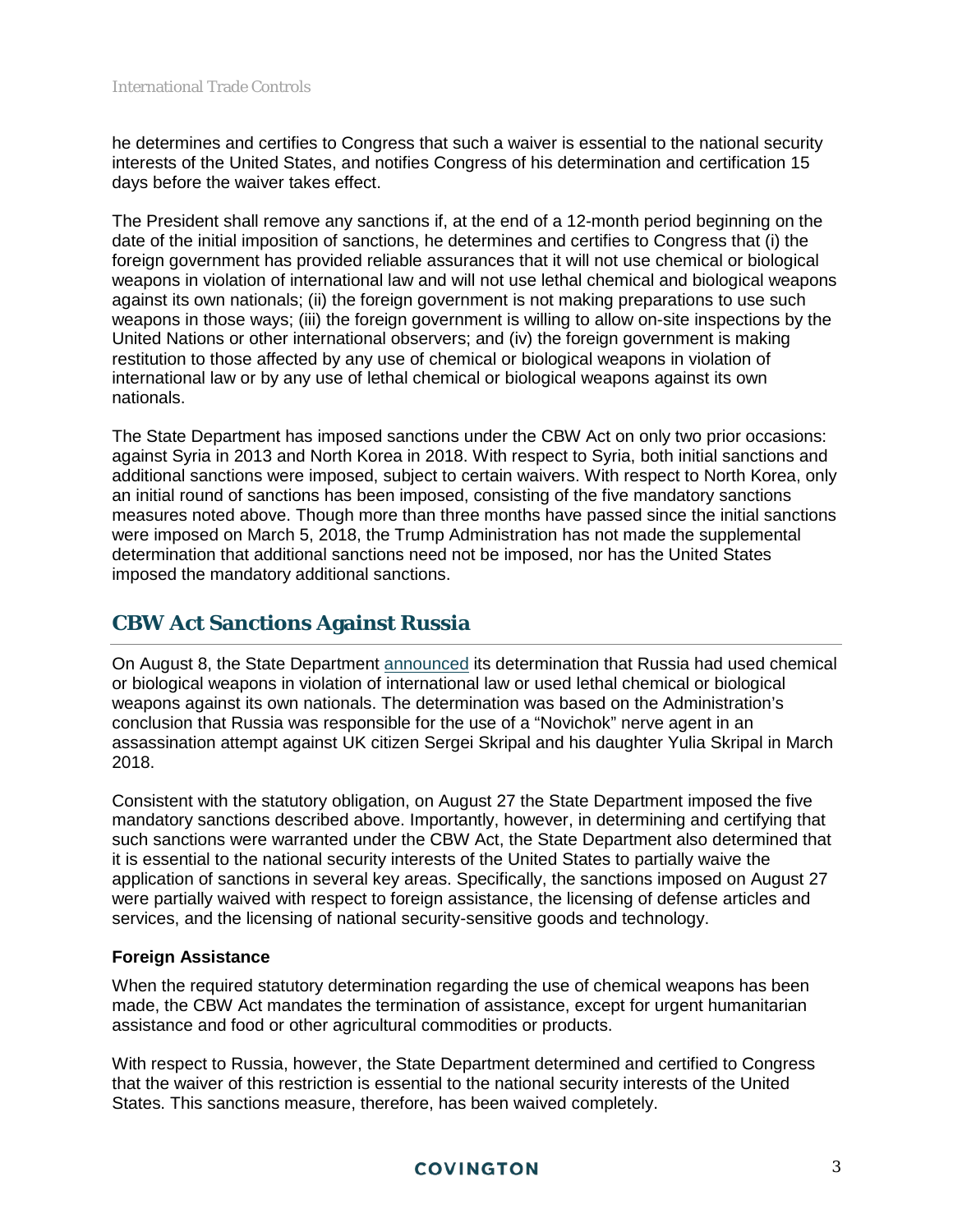#### **Sale of Defense Articles**

 $\overline{a}$ 

Among the sanctions measures imposed on August 27, the United States also terminated (i) sales to Russia of any defense articles, defense services, or design and construction services, and (ii) licenses for the export to Russia of any item on the U.S. Munitions List, subject to a partial waiver.

In particular, the State Department determined that it is essential to the national security interests of the United States to waive the application of this restriction with respect to the issuance of licenses in support of government space cooperation and commercial space launches. Licenses will be issued on a case-by-case basis, consistent with the export licensing policy in effect for Russia prior to the application of CBW Act sanctions.

#### **Exports of National Security-Sensitive Goods and Technology**

The CBW Act mandates a prohibition on exports to the sanctioned country of any goods or technology listed on the Commerce Control List (CCL) maintained by the Department of Commerce's Bureau of Industry and Security (BIS) and controlled for national security (NS) reasons. The State Department again certified that a partial waiver of this measure was essential to the national security interests of the United States.

First, the prohibition on exports of listed goods or technologies to Russia was waived for exports or reexports of goods or technology eligible for the following license exemptions under the BISadministered Export Administration Regulations:

- GOV Authorizing exports and reexports for international nuclear safeguards; U.S. government agencies or personnel; agencies of cooperating governments; international inspections under the Chemical Weapons Convention; and the International Space Station;
- ENC Authorizing the export, reexport, and transfer (in-country) of qualifying encryption systems, equipment, commodities, and components;
- RPL Authorizing exports and reexports for one-for-one replacement of parts, components, accessories, and attachments;
- BAG Authorizing individuals leaving the United States to carry personal baggage;
- TMP Authorizing various temporary exports and reexports; exports and reexports of items temporarily in the United States; and exports and reexports of beta test software;
- TSU Authorizing exports and reexports of operation technology and software; sales technology and software; software updates (bug fixes); non-encryption "mass market" software subject to the General Software Note<sup>2</sup>; and release of technology and source

<span id="page-3-0"></span> $2$  The General Software Note relates to publicly available software and software that is the minimum necessary "object code" for the installation, operation, maintenance, or repair of items whose export is authorized.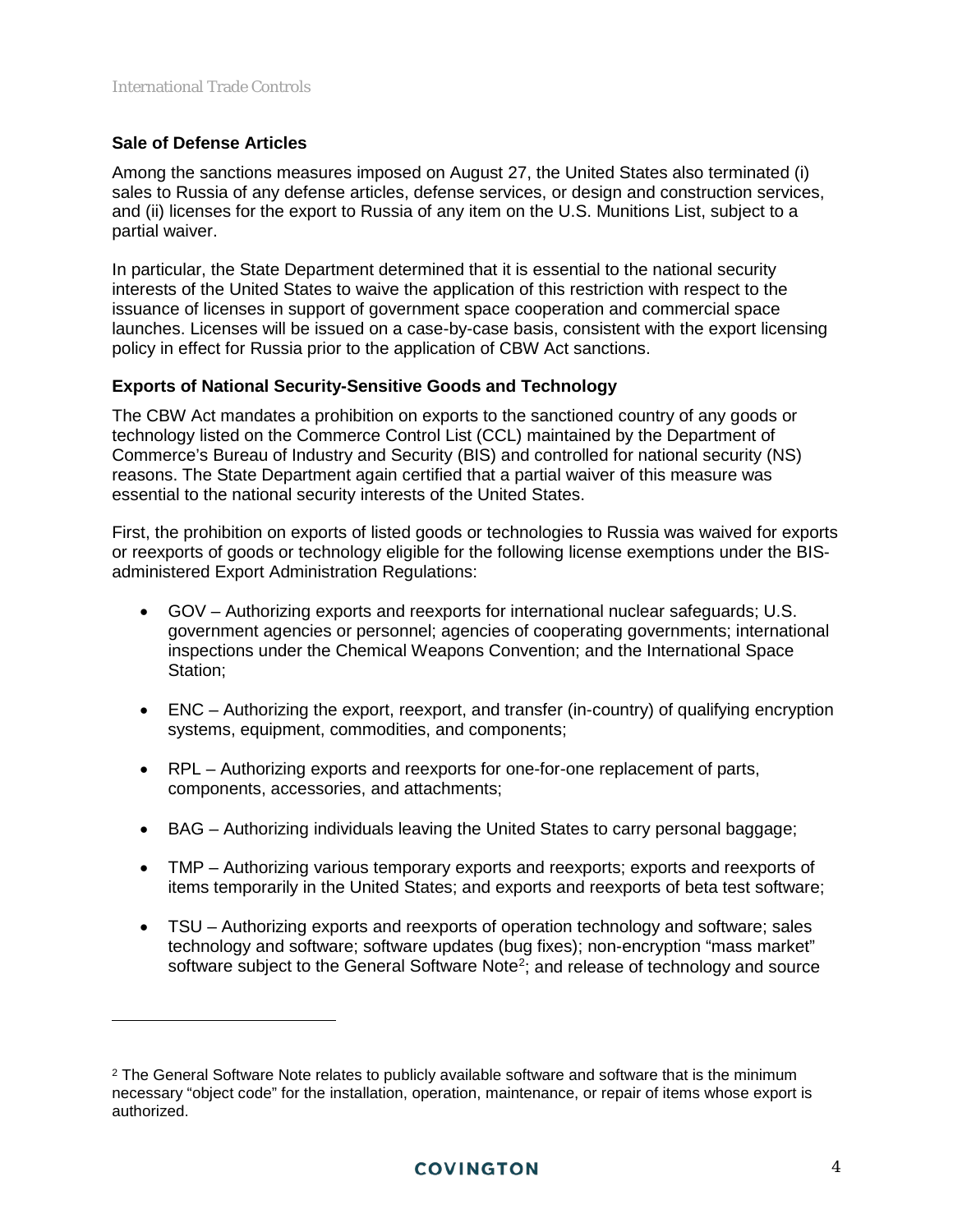code in the United States by U.S. universities to their bona fide and full-time regular employees;

- APR Authorizing various "permissive reexports," including reexports of qualifying items between and among certain favored countries; reexports to the extent that direct export from the United States is authorized by specific license; and reexports of spare parts together with authorized items;
- CIV Authorizing certain exports and reexports of items controlled for national security reasons for civil end-users and civil end-uses in certain countries; and
- AVS Authorizing certain aircraft, vessel, and spacecraft related exports.

Furthermore, the export and reexport prohibition was waived for the categories of goods or technology summarized below. In particular, BIS will continue to consider license requests and issue new licenses on a case-by-case basis, consistent with its pre-existing export licensing policy for Russia, for the following:

- Safety of flight: exports and reexports of goods or technology necessary for the safety of flight of civil fixed-wing passenger aviation;
- Deemed exports/reexports: the release of technology for deemed exports and reexports to Russian nationals;
- Wholly-owned U.S. subsidiaries: exports and reexports of goods or technology to whollyowned U.S. subsidiaries in Russia;
- Space flight: exports and reexports of goods or technology in support of government space cooperation and commercial space launches; and
- Commercial end-users: exports and reexports of goods or technology for commercial end-users or civil end-uses in Russia.

The State Department's notice also states, however, that exports and reexports of goods or technology pursuant to new licenses for Russian state-owned or state-funded enterprises will be reviewed on a case-by-case basis, but subject to a presumption of denial.

#### **Other Sanctions Measures**

The other two sanctions measures mandated by the statute – termination of all foreign military financing for Russia and denial to Russia of any credit, credit guarantees, or other financial assistance by the United States – were applied in full.

The measures announced on August 27 will remain in place for at least one year and until further notice.

# **Potential for Additional Sanctions Against Russia**

As noted above, unless Russia satisfies certain conditions within three months of the application of initial sanctions under the CBW Act, the Administration is required to impose at least three

#### **COVINGTON**